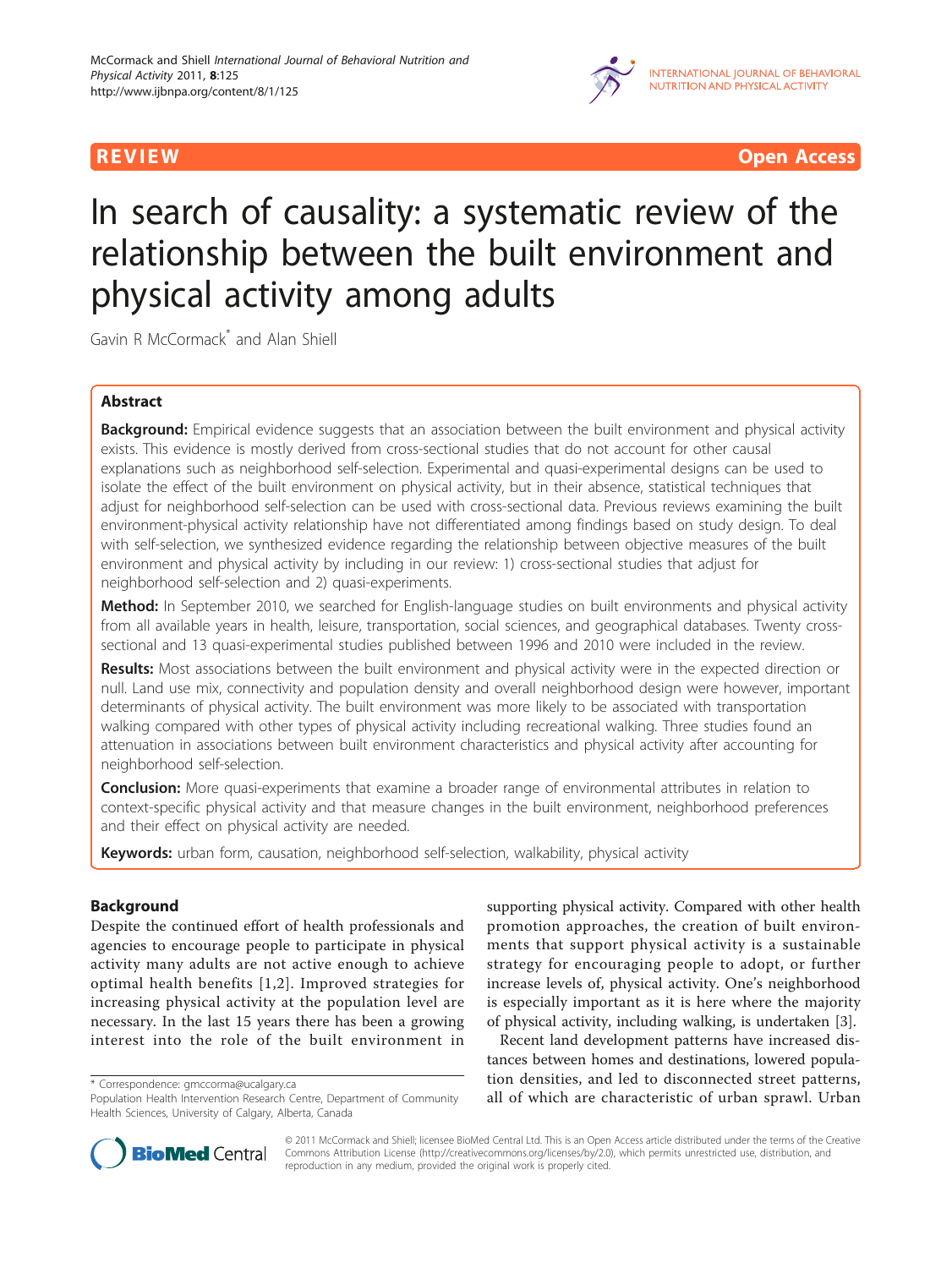sprawl is a major societal problem as it is negatively associated with physical activity and health [\[4](#page-9-0)-[7\]](#page-9-0). Characteristics such as land use mix and proximity to home, street or network connectivity, population density, pedestrian infrastructure, aesthetics, and safety are independently correlated with physical activities such as walking and cycling [[8-10\]](#page-9-0). Access to a mix of local recreational and non-recreational destinations (e.g., cafes, grocery stores, food stores, other retail, schools, and services) is positively associated with transportation and leisure walking [[11](#page-9-0)-[13](#page-9-0)]. Neighborhoods that have more intersections (i.e., grid-like street pattern) offer direct and alternative routes to destinations supporting walking compared with neighborhoods that have fewer intersections (i.e., curvilinear-like street pattern) [\[14,15](#page-9-0)]. Higher population densities are positively associated with physical activity[[14](#page-9-0),[16](#page-9-0)], probably because of the relation between population density and other environmental attributes - population being needed to make mixed land use economically viable for example. Positive associations between walking for transport and access to and the quality of pedestrian infrastructure such as maintained sidewalks, pedestrian-level lighting and shade, and street furniture, have also been found [[12,17\]](#page-9-0). Similarly, associations between walking and neighborhood aesthetics (greenery, landscaping, diversity, upkeep, cleanliness etc.), personal safety (e.g., graffitti, incivilities) and traffic safety (i.e., vehicle volume, speed, crossing-aids) have also been found, although these findings are less consistent [\[9,18,19\]](#page-9-0).

The existence of associations between the built environment and physical activity is promising. This evidence continues to inform land use practices, for example through the development and application of environmental design guidelines [\[20,21\]](#page-9-0). This evidence however, has been mostly derived from cross-sectional data. Cross-sectional studies thus far have contributed to a better understanding of the plausibility, consistency, coherence (i.e., changes in the built environment associated with other outcomes related to physical activity driving and obesity), and specificity (i.e., specific attributes associated with specific types of physical activity) of the built environment-physical activity relationship. However, cross-sectional studies by their design do not provide explicit information about temporal precedence and most to date have not included mechanisms to rule out competing explanations of the built environmentphysical activity relationship, such as neighborhood selfselection. The selection or choice of neighborhood in which to live is based on economic, social, lifestyle circumstances, and physical activity and transportation preferences. Those inclined to walk for transportation may seek out and eventually reside in neighborhoods that cater to their preferred transportation mode (e.g.,

transit access, access to local stores and services, pedestrian infrastructure). As a result, the magnitude of any association between the built environment and physical activity that is estimated from cross-sectional studies not accounting for neighborhood self-selection is likely to be inflated. The failure to take into account neighborhood self-selection is a major limitation of the evidence to date[[22\]](#page-9-0). Adjusting cross-sectional data for neighborhood self-selection using methods such as direct questioning, statistical control, instrumental variable analysis, sample selection models, joint discrete choice models, and structural equation models, as well as quasi-experimental study designs may reduce bias in estimated associations between the built environment and physical activity [\[23\]](#page-9-0).

Many reviews acknowledge neighborhood self-selection as an issue,[[10,24,25\]](#page-9-0) and yet few report the results from studies that account for neighborhood self-selection separate from those that have not [[23](#page-9-0),[26\]](#page-9-0). One exception is a review of transportation studies that found that associations between the built environment and travel behavior via active (i.e., walking and cycling) and passive modes (i.e., driving) existed independent of neighborhood self-selection [[26\]](#page-9-0). Synthesizing evidence that provides information about causation and not just correlation between the built environment and different types of physical activity, and not just active transportation, will assist in developing evidence-based urban planning policies that will encourage more physical activity. The aim of this study was to review quantitative studies examining associations between the built environment and physical activity that either used a 1) statistical design to adjust for neighborhood self-selection or 2) experimental or quasi-experimental design with assessment of change in both the built environment and physical activity.

# Method

### Data sources and search strategy

In September 2010, we searched for English-language studies on built environments and physical activity from all available years in health, leisure, transportation, social sciences, and geographical databases (i.e., PubMed, Medline, Transport Research Information Services-TRIS, UrbanStudies: Environment Complete, PsychInfo, Sport-Discus, and LeisureTourism Abstracts). Keyword and phrase searches within titles and abstracts were undertaken. Terms and their variants used to capture physical activity included: physical activity; exercise; inactivity; walking, bicycling, strolling, leisure-time, sports, recreation, active transportation and pedestrian. Terms and their variants used to capture the built environment included: objective environment, spatial, neighborhood, built environment, physical environment, streetscape,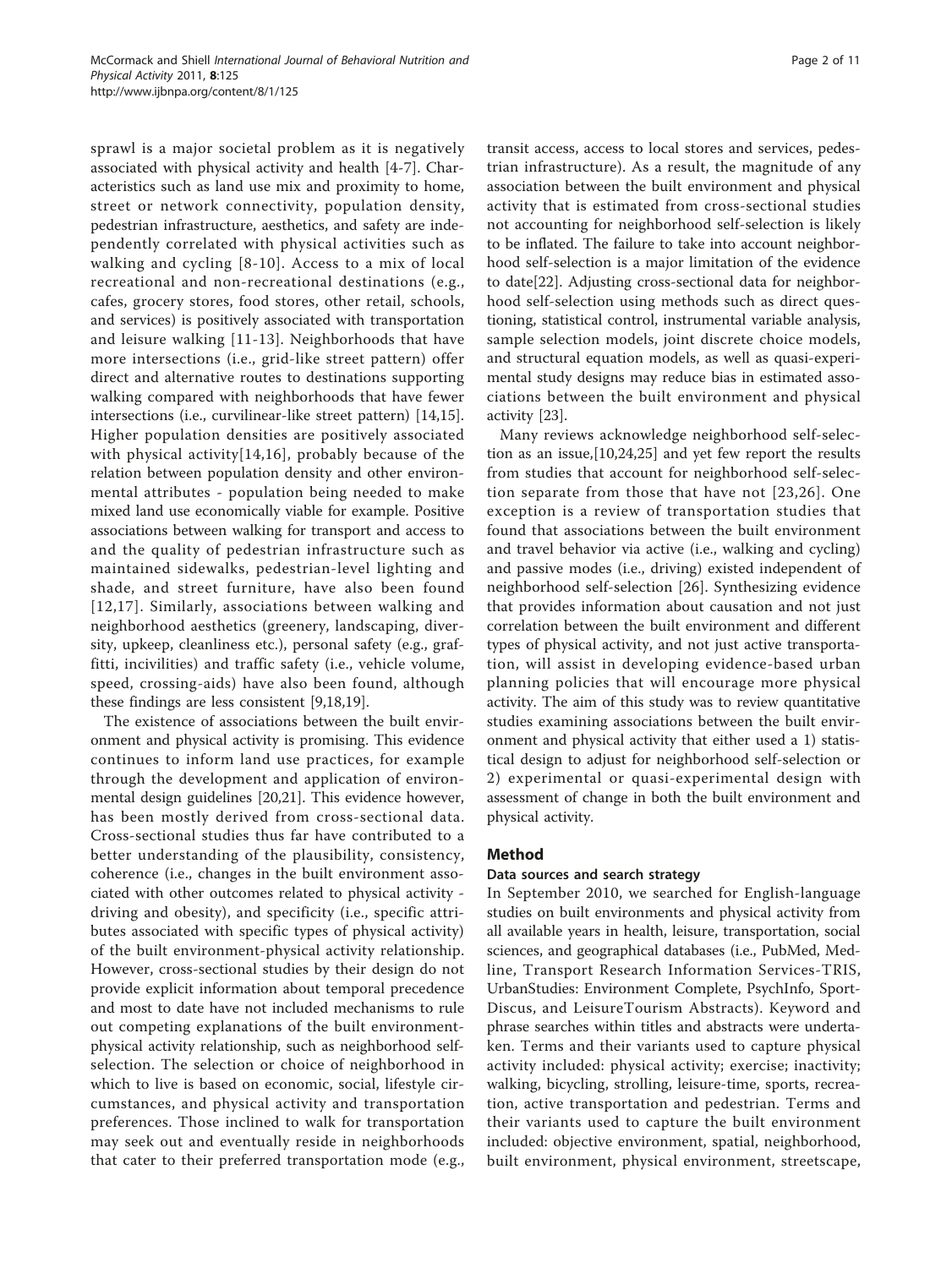urban form, urban planning, walkability, pedestrianfriendly and GIS.

The search across the seven databases provided 10,175 article hits (PubMed =  $3147$ , Medline = 2008, TRIS = 1562, Urban Studies: Environment Complete = 1419, PsychInfo = 1085, SportDiscus = 825, and LeisureTourism Abstracts). From these we removed duplicate references and studies that were not peer reviewed, were off topic, or reported only qualitative data, referred only to non-adult samples, took place in workplace/worksite settings, or were methodological studies, commentaries, editorials, or literature reviews. Literature review reference lists were searched for relevant articles missed in the initial search. This left 538 potentially eligible abstracts, each of which was reviewed independently by both authors (GRM and AS) to confirm which ones met our inclusion criteria: (1) having measured physical activity; (2) using an objective assessment of the built environment, and (3) used a cross-sectional study design with adjustment for neighborhood self-selection or an experimental or quasi-experimental design. Seventy-two of the 538 articles were selected by either or both authors (inter-rater agreement = 92.1%) to undergo full article review.

The authors reviewed the 72 full articles identifying those that: 1) examined physical activity as an outcome which could measured via questionnaire, interview, diary, survey, pedometer, accelerometer, Global Positioning Satellite (GPS) system, heart rate monitor, direct observation, calorimetry, or doubly-labeled water; 2) objective measures of the built environment using geographical information systems, desktop mapping, or audits; 3) measured or estimated the effect of neighborhood self-selection including administering items capturing neighborhood preference or reasons for moving to the neighborhood, instrumental variable analysis, selection models, structural equations models, joint probability models, and propensity score analysis and; 4) estimated an association between the built environment and physical activity adjusted for neighborhood selfselection in the case of cross-sectional studies, or estimated the change in physical activity relative to the change in the built environment in the case of quasiexperiments. Relevant quasi-experiments included those that measured physical activity either before and after neighborhood relocation or before and after an environmental intervention of modification. Our approach was inclusive hence quasi-experiments could include one or multiple groups (i.e., comparison or control) and the behaviors of the same participants need not have been assessed before and after the intervention (i.e., a separate pre-post sample design). Studies involving children aged < 18 years of age or that used only self-reported measures of the built environment were excluded. Thirty-

three articles met the criteria and were consequently included in the review after author consensus (initial inter-rater agreement = 92.9%).

#### Data extraction

From the 33 articles we extracted, summarized and tabulated the following information: author details; study setting (place and date data collected), study design (including sample recruitment), sample characteristics (gender, age, and socioeconomic status), physical activity variables, objective environment variables, method for neighborhood self-selection adjustment, covariates, associations between the built environment and physical activity independent of neighborhood self-selection, and where the information provided report whether the built environment-physical activity relationship attenuated after adjustment for neighborhood selfselection. We grouped natural experiments with quasiexperiments as they share common characteristics - i.e., non-random allocation of participants into intervention and comparison groups and an estimation of an intervention effect - although we acknowledge that the former traditionally reflects interventions that result from naturally occurring events while the latter reflects interventions that often involve deliberate manipulation [\[27](#page-9-0)]. With regard to built environment interventions and people moving neighborhoods, the delineation between what is considered a "natural" versus an "experimental" intervention is not always clear.

### Results

### Study sample characteristics

The majority of studies were undertaken in the U.S. (n = 29), with one study being conducted each in Canada [[28](#page-9-0)], Australia [[29\]](#page-9-0), U.K. [[30](#page-9-0)], and Holland [\[31\]](#page-9-0) (Additional file [1\)](#page-8-0). Studies were published between 1996-2010 but more than 50% ( $n = 17$ ) had been published since 2008. Among studies that reported response rates ( $n =$ 20) the lowest was 6.6% [[32](#page-9-0)] and the highest was 64% [[33\]](#page-9-0). Mean ages among samples ranged between 30 and 50 years, although one study that followed participants during and after high school included noticeably younger participants (mean age = 21 years)[[34](#page-9-0)]. Most samples included both men and women except two that included women only [[33,35\]](#page-9-0). All income groups were represented among the studies reviewed.

#### Study designs

Thirteen quasi-experiments were reviewed. Among these, physical activity was measured either: 1) in the same respondents before and after relocating to a new neighborhood [\[33](#page-9-0)-[36](#page-9-0)]; 2) in the same respondents before and after an environmental modification [[37-42](#page-9-0)], or; 3) in separate respondents before and after an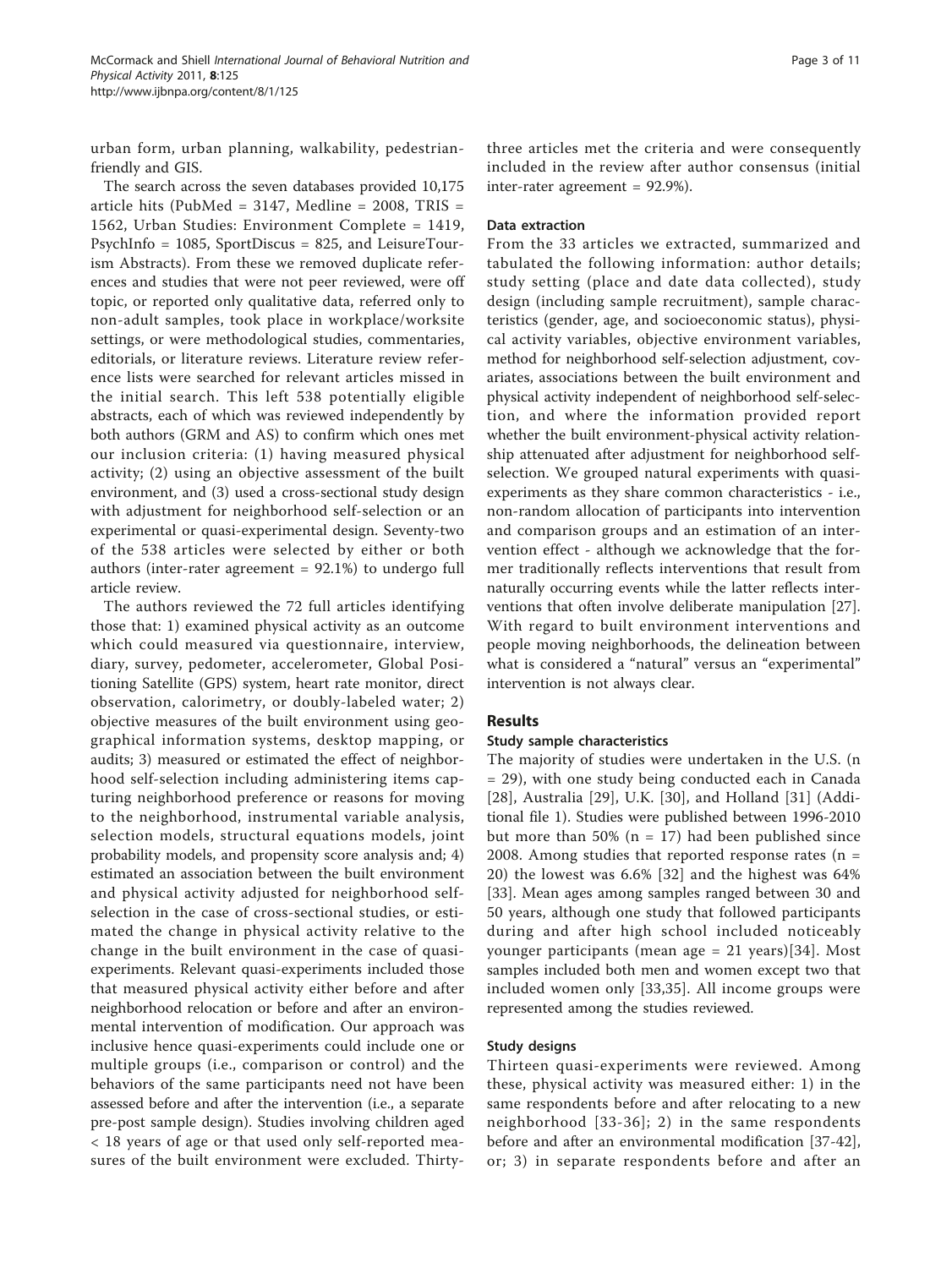environmental modification [[28,30](#page-9-0),[43](#page-9-0)]. Two studies attempted to assess temporal precedence by asking respondents to recall their physical activity behaviors before they had relocated to their most recent neighborhood (i.e., quasi-longitudinal)[[44,45](#page-10-0)]. Ten of the quasiexperimental studies included a modification to the built environment (i.e., no residential relocation) of which two included intervention and comparison groups [[38](#page-9-0),[43\]](#page-9-0) and eight included an intervention group only [[28,30,33](#page-9-0),[37,39](#page-9-0)-[42\]](#page-9-0).

Twenty studies used statistical approaches to control for self-selection in the estimated association between the built environment and physical activity. Most of these captured each respondent's reasons for moving to their current neighborhood or their preferences for particular neighborhood attributes and used this information as a covariate in subsequent analysis. The types of preferential attributes included valuing shops and service close by [[46\]](#page-10-0), preference for accessibility, physical activity options, or safety [\[45\]](#page-10-0), or the closeness to school and public transit, desire for nearby shops and services, and ease of walking [[29\]](#page-9-0). Studies included individual [[46-48](#page-10-0)] and multi-item neighborhood self-selection scales [[29](#page-9-0),[32](#page-9-0)[,44,45,49](#page-10-0)-[55](#page-10-0)]. Only eleven studies provided evidence for the reliability or validity of their neighborhood self-selection items [[29,](#page-9-0)[44,45,49](#page-10-0)-[55\]](#page-10-0).

Other statistical approaches were also used to take into account neighborhood self-selection, notably instrumental variables and propensity scoring. Khattack and Rodriguez [[56\]](#page-10-0) regressed the respondents neighborhood type (i.e., neo-traditional or conventional) onto attitudes related to residential choice that were not likely associated with travel behavior, and then used the predicted probability from this model when estimating the association between the built environment and walking trips. Greenwald and Boarnet [\[57\]](#page-10-0) also used instrumental variable analysis, by including aggregate-level variables that were associated with choice of urban setting but not with individual travel behavior (i.e., percent capita income, population with at least a college education, population identified as African American, population identified as Hispanic, population of housing units classified as rural not farms). Cao[\[53](#page-10-0)] used propensity score analysis to estimate the conditional probability that an individual resided in a traditional vs. suburban neighborhood based on measured respondent characteristics, including residential preferences, which was then used to adjust the association between neighborhood type and transportation and recreational walking. Boarnet et al.[[58\]](#page-10-0) used a Heckman selection model to obtain an estimate of unmeasured characteristics related to neighborhood self-selection, which was then included as a covariate in a model regressing physical activity onto neighborhood type. Pinjari et al. [[59\]](#page-10-0) took a slightly

different approach by jointly modeling residential choice and the association between the built environment and physical activity.

Studies adjusting for neighborhood self-selection generally used single regression equations, with two (one cross-sectional and one quasi-longitudinal) using structural equation models [\[44,52\]](#page-10-0).

#### Measurement of physical activity

Self-reports were the most common method for capturing physical activity ( $n = 27$  studies), four studies used direct observation [[28,30](#page-9-0),[38](#page-9-0),[43](#page-9-0)], three used accelerometers [[37,42](#page-9-0),[55\]](#page-10-0), and one used pedometer data [[33](#page-9-0)] (Additional file [1](#page-8-0)). Twelve studies measured overall walking, eight captured walking for transport, and seven captured recreational walking. Twelve studies measured moderate-to-vigorous intensity physical activity (MVPA), and six captured cycling behavior. Physical activity undertaken during the last 7 days ( $n = 11$ ), 30 days or month  $(n = 5)$ , two days  $(n = 4)$  or daily  $(n = 6)$ were often captured. Several studies captured contextspecific physical activity including physical activity undertaken in the neighborhood [[43,](#page-9-0)[45,48,53,54,59\]](#page-10-0), park [[38\]](#page-9-0), on a street or cycle path [[28](#page-9-0),[30](#page-9-0)], and on a trail [[40\]](#page-9-0). Less than half of studies presented supporting evidence for the reliability or validity of their physical activity data collection method [[29](#page-9-0),[33,34,36](#page-9-0)-[42](#page-9-0),[45,54,55](#page-10-0)].

#### Measurement of the built environment

Application of GIS techniques to existing geographical databases was the most common method for characterizing the built environment. Neighborhoods were generally operationalized as local areas, transportation zones, census districts, or buffers within a 1600, 800 or 400 m Euclidean and network distance of home. The association between land use proximity and mix and density (population and employment) was examined most often among the studies reviewed (Table [1\)](#page-4-0). Natural experiments included installation of trails[[40,41,43\]](#page-9-0), cycle lanes [[28](#page-9-0)], transit stops or stations[[37](#page-9-0),[39,42\]](#page-9-0), street lighting[[30](#page-9-0)], and park improvements[[38\]](#page-9-0) (Tables [1](#page-4-0) and [2\)](#page-5-0).

# Associations between the built environment and physical activity

#### Street and pedestrian connectivity

Three studies found positive associations between connectivity and physical activity. Cao et al. [[48\]](#page-10-0) found that walking to the store inside the neighborhood during the past month was positively associated with pedestrian connections between the street and stores in a commercial street (i.e., pedestrian entrances). Similarly, Boarnet et al.[\[58](#page-10-0)] found that the number of intersections within a census block was positively associated with distance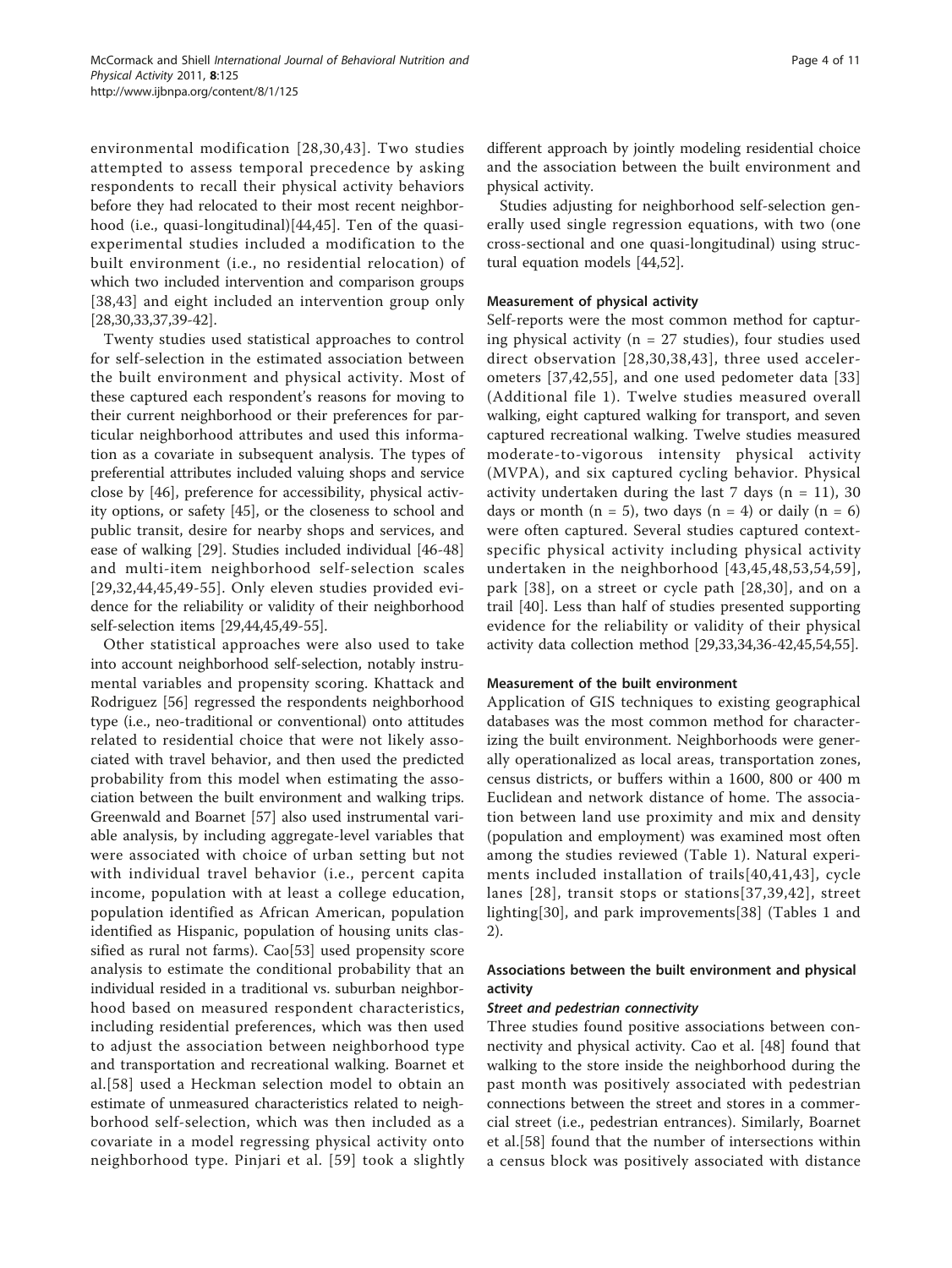|                                                                       | N total<br>(studies) | Recreation<br>walking                             | Transportation<br>walking            | General<br>walking                                              | General<br>cycling                                                                                              | Combined<br>walk/cycle                | Moderate to<br>vigorous PA*                                   |
|-----------------------------------------------------------------------|----------------------|---------------------------------------------------|--------------------------------------|-----------------------------------------------------------------|-----------------------------------------------------------------------------------------------------------------|---------------------------------------|---------------------------------------------------------------|
| Neighborhood characteristics                                          |                      |                                                   |                                      |                                                                 |                                                                                                                 |                                       |                                                               |
| Street/pedestrian connectivity                                        | 5                    | $O[^{48}]$                                        | $+[^{48}]$                           | $O[^{57}]/+[^{58}]$                                             |                                                                                                                 | $+$ $\left[$ <sup>47</sup> $\right]$  | $-[33]$                                                       |
| Land use mix                                                          | 6                    | $\circ$ <sup>45</sup> ]                           | $+[^{45}]$                           | $+[^{44,45}]$                                                   | $+[^{45}]$                                                                                                      | $+$ [ <sup>51</sup> , <sup>60</sup> ] | $O[^{59}]/+[^{54}]$                                           |
| Recreation land use proximity                                         | 7                    | $O[^{45}]$                                        | $O[^{45}]$                           | $O[^{44}]$                                                      | $+[^{45}]$                                                                                                      | $O[^{60}]/-[^{51}]$                   | $O[$ <sup>59</sup> ]/+[ <sup>34</sup> ,54]/-[ <sup>34</sup> ] |
| Non-recreational land use proximity                                   | 10 <sup>2</sup>      | $O[^{45}A8]$                                      | $+[{}^{45}]/-[{}^{45},46,48]$        | $O[^{44}]/-[^{58}]$                                             | $O[^{45}]$                                                                                                      | $O[^{47}, 51, 60]$                    | $O[$ <sup>54</sup> ,59]                                       |
| <b>Transit proximity/access</b>                                       | 5                    |                                                   |                                      | $O[^{39}]/+[^{58}]$                                             |                                                                                                                 | $+[^{47}]$                            | $O[^{39}42]/+[^{37}]$                                         |
| Population/residential density                                        | 6                    | $+[{}^{35}]/-[{}^{35}]$                           | $+[^{35}]$                           | $+[^{57}]$                                                      |                                                                                                                 | $O[^{47}]$                            | $O[^{33},34,59]$                                              |
| Employment/job density                                                | 5                    |                                                   |                                      | $O[^{57}]/+[^{58}]$                                             |                                                                                                                 | $O[^{47}]$                            | $O[^{59}]/-[^{33}]$                                           |
| Aesthetics/variety/diversity                                          | $\overline{2}$       | $O[^{48}]$                                        | $O[^{48}]$                           |                                                                 |                                                                                                                 |                                       | $-[34]$                                                       |
| Trails/pathways/cycle ways/sidewalk                                   | 5                    |                                                   |                                      | o[ <sup>31</sup> ]/+[ <sup>43</sup> ]<br>/-[ <sup>40</sup> ,41] | $\circ$<br>$\begin{bmatrix} 31 & 41 & 47 \\ 4 & 7 & 14 \\ 4 & 4 & 14 \\ 4 & 1 & 14 \\ 1 & 4 & 14 \end{bmatrix}$ |                                       | $O[^{40}]/+[^{43}]$<br>$/$ - $[$ <sup>41</sup> ]              |
| Parks/public open space install or<br>improvements                    | $\overline{2}$       |                                                   |                                      | $+[^{31}]$                                                      | $O[^{31}]$                                                                                                      |                                       | $o[^{38}]$                                                    |
| Pedestrian/cyclist amenities (street<br>furniture, lighting, shading) | 3                    | $O[^{48}]$                                        | $O[^{48}]$                           | $+[^{30}$ ]                                                     |                                                                                                                 |                                       | O[59]                                                         |
| <b>Traffic-related</b>                                                | $\mathcal{P}$        | $O[^{48}]$                                        | $+[{}^{48}]$                         | $O[^{31}]$                                                      | $O[^{31}]$                                                                                                      |                                       |                                                               |
| Aggregated neighborhood<br>characteristics                            |                      |                                                   |                                      |                                                                 |                                                                                                                 |                                       |                                                               |
| Walkability/pedestrian index                                          | $\overline{4}$       | $O[{^{29} \atop ,}^{50}] / \nonumber + [{^{50}}]$ | $+[{}^{29}$ , ${}^{50}$ , ${}^{55}]$ | $+[^{57}]$                                                      |                                                                                                                 | $O[^{52}]$                            | $+[^{55}]$                                                    |
| Neighborhood type (traditional, New<br>urbanist)                      | 5                    | $+[^{53}]$                                        | $+[^{53}]$                           | $+[{}^{32,56}]$                                                 |                                                                                                                 | $+[^{49,51}]$                         |                                                               |
| Sprawl                                                                | 1                    |                                                   |                                      | $O[^{36}]$                                                      |                                                                                                                 |                                       | $O[^{36}]$                                                    |

<span id="page-4-0"></span>Table 1 Summary of associations between built environmental attributes and physical activity among all studies (cross-sectional and quasi-experiments)

+: studies reporting statistically significant positive association between the environmental characteristic and physical activity.

-: studies reporting statistically significant negative association between the environmental characteristic and physical activity.

o: studies reporting no statistically significant association between the environmental characteristic and physical activity.

Cross-sectional results that adjust for residential selection included only. Quasi-experimental studies: [[28,30,31](#page-9-0),[33-43\]](#page-9-0).

\* Also included pedometer and accelerometer-determined physical activity and use of specific locations (i.e., parks or trails).

walked while Chattman[\[47](#page-10-0)] found a positive association between the number of 4-way intersections and frequency of non-work walking and biking trips. Contrary to these cross-sectional findings, Wells and Yang [[33](#page-9-0)] using a quasi-experiment found women who had moved to a neighborhood with fewer cul-de-sacs walked less than they had before, suggesting a negative association between connectivity and physical activity.

#### Land uses

Six studies found associations between land use mix and physical activity. Handy et al. [[45\]](#page-10-0) found that the number of different businesses within 800 m of home was positively associated with the frequency of walking to a store, but not strolling, within the neighborhood. Positive associations between frequency of MVPA[[54](#page-10-0)] and walking and biking[[51\]](#page-10-0) and the number of different business types within 400 m of home was also found. In addition, Cao et al. [[60\]](#page-10-0) found the monthly frequency of undirected walking and biking trips undertaken during good weather to increase as the number of business types within 1600 m of home increased. Quasilongitudinal findings from the same dataset suggested that movers reported doing more walking and biking one-year post move if their current neighborhood included an increased mix of businesses [[44,45](#page-10-0)].

Cao et al. [\[51\]](#page-10-0) found an increase in monthly homebased non-work walking and biking trips with decreased distance to a theatre (attenuated but remained significant after adjustment for residential preferences), and non-significant associations (attenuated and became non-significant after adjustment for residential preferences) between distance to the library and post office and walking/biking trips. Cao et al.[[48](#page-10-0)] found a negative association between distance to the nearest store and monthly frequency of walking to a neighborhood store after adjusting for the respondent's reported importance of having a store within walking distance. Using the same dataset, distance to the nearest grocery store was negatively associated with frequency of walking to stores inside the neighborhood [[45\]](#page-10-0). Boarnet et al.[\[58](#page-10-0)] found a negative association between distance to city hall and the distance walked over two days, while residents of a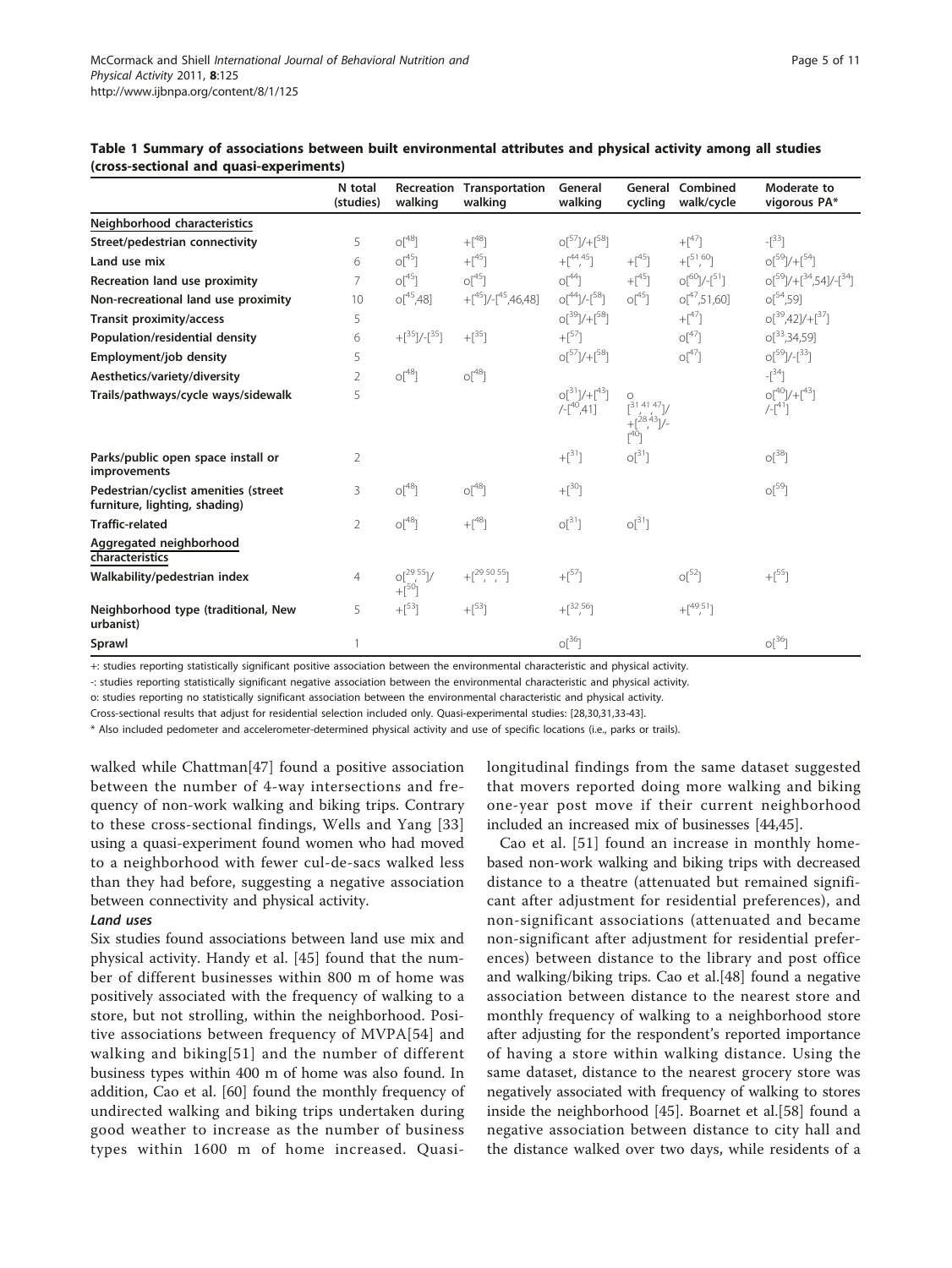<span id="page-5-0"></span>Table 2 Summary of temporal associations between built environmental attributes and any physical activity outcome by type of quasi-experimental design

|                                       | Change in physical activity<br>behavior |              |            |  |
|---------------------------------------|-----------------------------------------|--------------|------------|--|
|                                       | Increase                                | N٥<br>change | Decrease   |  |
| Neighborhood built<br>characteristics |                                         |              |            |  |
| Street/pedestrian connectivity        | Փ Փ                                     | ❶            |            |  |
| Land use mix                          | ❶                                       | Փ Փ          |            |  |
| Recreation land use proximity         | ❶                                       | Փ Փ          | ⋔          |  |
| Non-recreational land use proximity   | ◎                                       |              |            |  |
| Transit proximity/access              |                                         | െ            |            |  |
| Population/residential density        |                                         |              |            |  |
| Employment/job density                |                                         |              |            |  |
| Aesthetics/variety/diversity          |                                         | 69 O         |            |  |
| Trails/pathways/cycle ways/sidewalk   | $\Gamma$                                |              | $\epsilon$ |  |
| Parks/public open space               |                                         | C.           |            |  |
| Pedestrian/cyclist amenities          |                                         |              |            |  |
| Traffic-related                       |                                         |              |            |  |
| Sprawl                                |                                         |              |            |  |

Association found using a same sample pre-post design (residential relocation)

Association found using a same sample pre-post design (environmental modification)

Association found using a different sample pre-post design (environmental modification)

Association found using a same sample pre-post quasi-longitudinal design

neo-traditional neighborhood were found to do more transportation-related walking trips the closer they resided to a commercial center [[46](#page-10-0)]. Contrary to the expected negative relationship between distance to destinations and physical activity, Handy et al. [[45,54\]](#page-10-0) found that increasing distance to the nearest bank and health establishment was associated with more walking. Temporal evidence provided general support for these crosssectional study findings. Boone-Heinonen et al.[[34](#page-9-0)] found that weekly frequency of MVPA increased among those relocating to a neighborhood with more public and pay recreational facilities, although a decrease in MVPA frequency was found among women relocating to a neighborhood with more pay recreational facilities suggesting sex differences in the built environment-physical activity relationship. Generally this evidence together suggests that increased mix and proximity of land uses are important for encouraging physical activity.

### Transit proximity and access

Distance walked was found to increase as the distance between home and light rail transit increased [\[58](#page-10-0)] while another study found a positive association between the presence of light, but not heavy, rail within 800 m from home and non-work waking or biking frequency [[47\]](#page-10-0).

One quasi-experiment found that ridership increased after the installment of a rail stop, which itself was positively associated with accelerometer-assessed moderateintensity physical activity [[37](#page-9-0)]. Data from the same study however, later showed no group (ridership status) by-time (pre-post rail installment) nor a time related difference in accelerometer-assessed moderate-intensity physical activity[[42](#page-9-0)]. Moreover, no association between transit use and achieving recommended walking or vigorous physical activity was found after the development of a light rail transit corridor [[39](#page-9-0)]. Overall there appears to be mixed support for the importance of transit (rail) accessibility and physical activity.

#### Population and employment density

Population density was associated with walking behavior in two studies. Greenwald and Boarnet[[57\]](#page-10-0) found a positive cross-sectional association between the frequency of non-work related walking and population density, while Coogan et al.[\[35\]](#page-9-0) based on a quasi-experiment found that women relocating to a neighborhood with a higher population density increased their weekly time spent walking for transportation and recreation. One crosssectional study showed a significant positive association between employment density and walking distance while also finding that the association between population and retail employment density and walking distance attenuated to non-significance after adjustment for neighborhood self-selection [[58](#page-10-0)]. A quasi-experiment found a negative association between the ratio of service jobs to the number of residents and post-relocation pedometerdetermined steps among women [[33\]](#page-9-0).

# Aesthetics and design

Two studies examined the relationship between aesthetics and physical activity. A cross-sectional study found no association between aesthetics-related attributes (i.e., design variation, sidewalk shading, front door setback, and proportion of houses with porches) and monthly frequency of neighborhood strolling and transportation-related walking [[48\]](#page-10-0). A quasi-experiment found a counterintuitive reduction in the weekly frequency of MVPA among respondents after relocating to a neighborhood with more landscape diversity [[34\]](#page-9-0). Based on the few studies reviewed there appears to be limited evidence for aesthetics supporting physical activity.

# Pedestrian and cyclist infrastructure (including sidewalks, trails and pathways)

Chattman [[47](#page-10-0)] found a positive association between sidewalks on both sides of the street and the number of non-work trips by walking/biking, however this was no longer statistically significant after adjusting for neighborhood self-selection. The installment of an urban greenway/trail, was associated with increases in walking, cycling and other physical activity post-intervention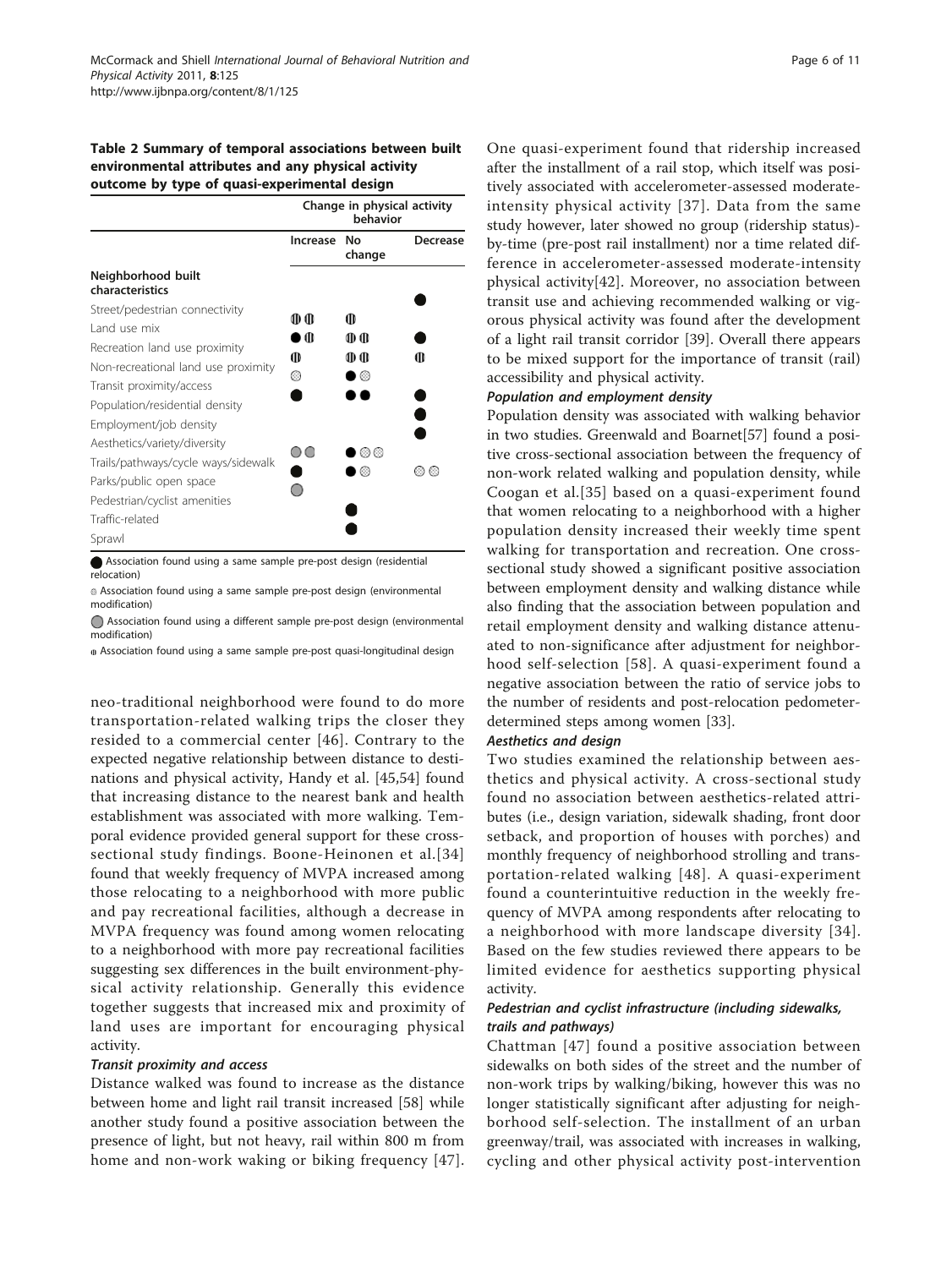[[43\]](#page-9-0). These results were supported by another study which found increases in daily bicycle traffic following the installation of cyclist infrastructure (i.e., cycle lanes, signage, marking, reductions in speed limits) [[28](#page-9-0)]. In addition, Painter[[30](#page-9-0)] found an increase in the number of pedestrians using the street following installation of street lighting in three neighborhoods. Several studies however, have show no association between pedestrian or cyclist infrastructure and physical activity. For instance, a quasi-experiment by Meurs and Haaijer [\[31](#page-9-0)] found no change in weekly walking and bicycle trips among people relocating to neighborhoods with more or less supportive street characteristics such as access to cycle paths, pedestrian priority areas, and traffic calming strategies. Furthermore, installation of a new trail was not found to increase physical activity, and in fact was associated with a reduction in the likelihood of time spent walking and cycling among trail users[[40](#page-9-0)]. This finding might suggest that the increased connectivity resulting from installation of the new trail meant that people using the trail as transport corridor do need to spend as much time walking or cycling to reach destinations. Goulias and Burnbridge[[41](#page-9-0)] found counterintuitive reductions in walking and overall physical activity frequency 5-months after the construction a neighborhood multi-use trail [\[40,41](#page-9-0)]. Whether or not pedestrian and cyclist infrastructure lead to increases in physical activity behavior might depend on the type of attributes and the extent of the environmental modification undertaken and the type of physical activity behavior evaluated.

# Neighborhood parks and open space

Meurs and Haaijer[[31](#page-9-0)] examined changes in the neighborhood environment among movers and non-movers during a nine year period and found that increases in the quantity of parks, green strips, and playgrounds to built environment positively associated with weekly walking, but not cycling, trips among non-movers. Although the same relationship was not found among movers. Cohen et al. [\[38](#page-9-0)] studied the effect of neighborhood park upgrades on park use and physical activity. They found that park use and exercise did not change as a result of the upgrades (i.e., new or redesigned gymnasium, field improvements, landscaping, walking paths, picnic areas, playgrounds) although the number of first time parker users did increase.

# Traffic-related characteristics

Cao et al. [\[48](#page-10-0)] found a cross-sectional association between reductions in traffic volume and increases in monthly frequency of walking to the store, but not strolling, in the neighborhood however, no association was found in another study examining changes in weekly walking and cycling trips after participants moved to a street with traffic calming and 30 km/h zones [\[31](#page-9-0)].

# Walkability, sprawl, and neighborhood type

Four studies examined the association between a neighborhood walkability or pedestrian index and physical activity. Positive cross-sectional associations were found between neighborhood walkability - combination of commercial floor space, land use mix, residential density, and connectivity - and walking trips[[50](#page-10-0)]. In addition, those who preferred less walkable neighborhoods were generally less likely to walk for any purpose regardless of whether they lived in a high or low walkable neighborhood [\[50\]](#page-10-0). Sallis et al. [[55\]](#page-10-0) and Owen et al. [\[29](#page-9-0)] using a walkability index with the same components (intersection density, retail density, retail floor area, and land use mix) found positive associations with transportation-related, but not recreational, walking. Specifically, Sallis et al. [[55](#page-10-0)] found that minutes of leisure walking in high walkable neighborhoods attenuated after adjusting for reasons for moving to the neighborhood. They also found more accelerometer-determined MVPA in high versus low walkable neighborhoods. Owen et al. [[29\]](#page-9-0) found that neighborhood walkability was associated with more frequent transportation walking among respondents who reported desire for nearby shops and services as important reasons for moving to their current neighborhood. These findings are supported by Greenwald and Boarnet [[57\]](#page-10-0) who found a positive cross-sectional association between a neighborhood pedestrian environment score – a composite score based on ease of street crossing, sidewalk continuity, street connectivity, and topography – and frequency of non-work walking trips. In contrast Bagley and Mokhtarian[\[52](#page-10-0)] found no association between suburban and traditional neighborhood indices and daily walking/biking distance.

Neighborhood type was consistently associated with physical activity behavior including transportationrelated, recreational, non-specific walking and cycling [[32](#page-9-0)[,49,51,53](#page-10-0),[56\]](#page-10-0). The findings of these studies together albeit cross-sectional, suggest that neighborhoods with higher residential densities, more mixed land use, and that include highly connected street patterns are more supportive of pedestrian and cyclist activity than neighborhoods that do not have these characteristics. One study only examined changes in physical activity in relation to composite environmental sprawl index which included measures population density, percent of people residing in high or low densities areas, population density per square mile of urban land, mean block size, and percent of blocks  $\leq 500$  feet on a side [[36](#page-9-0)]. The study showed no association between change in physical activity energy expenditure nor walking distance among movers to a different county regardless the level of sprawl. Nevertheless, the combination of different environmental attributes appears to important for supporting physical activity.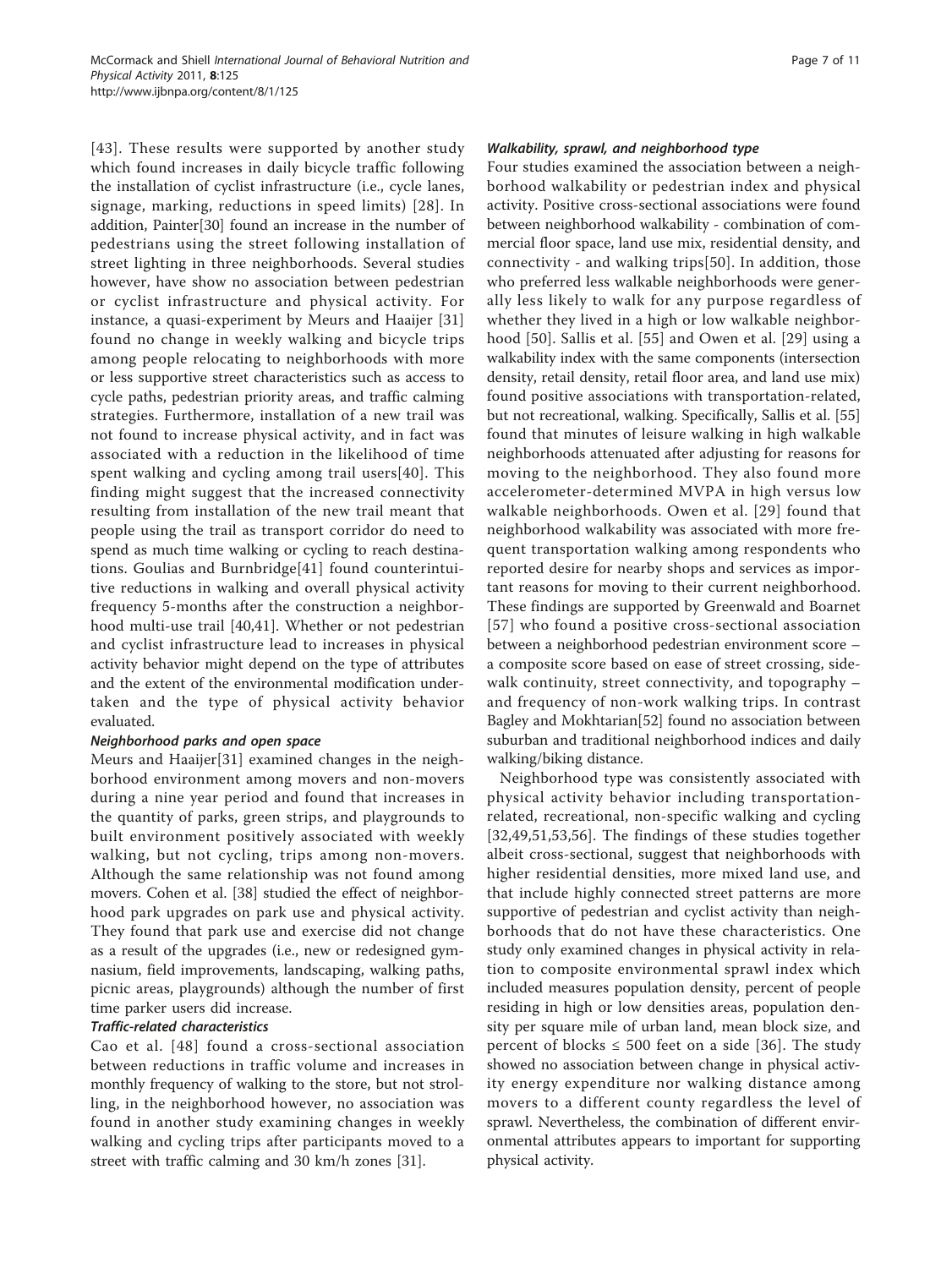# **Discussion**

To date reviews of studies examining the association between the built environment and physical activity have not summarized findings based on study control of neighborhood self-selection [[8](#page-9-0),[10,24,25\]](#page-9-0). This review extends prior knowledge by summarizing findings from studies that attempt to address neighborhood self-selection and temporal precedence when examining the association between the objectively-assessed built environment and physical activity. We found that the associations between specific built environmental attributes and physical activity were generally mixed based on this more rigorous evidence. Land use mix, composite walkability indices and neighborhood type were nevertheless consistently associated with higher physical activity levels even after controlling for neighborhood self-selection. Moreover, the built environment was found to be more supportive of walking and cycling compared with physical activity more generally-congruent with previous findings [[10](#page-9-0),[24,25](#page-9-0)] and with current knowledge regarding behavior-specific environmental settings [[61\]](#page-10-0).

Our finding that associations between the built environment and physical activity exist from both cross-sectional studies that adjust for neighborhood self-selection and from quasi-experiments is promising. To date few crosssectional studies have adjusted for neighborhood selfselection when examining the relation between the built environment and physical activity. This is reflected in the low number of included cross-sectional studies in this review versus elsewhere [[8](#page-9-0),[10,24,25\]](#page-9-0). Cross-sectional findings that do not account for residential self-selection provide no indication of the extent to which changes in the built environment might be independently associated with changes in physical activity. They may instead just reflect an active individual's preference to live in neighbourhoods that support their existing physical activity levels. In practice, the built environment likely has some effect on the amount of physical activity engaged in by active people who desire to reside in more walkable neighborhoods[[50](#page-10-0)] and the balance between neighborhood supply and demand has the potential to influence population-levels of physical activity.

The purpose of this study was not to describe how neighborhood self-selection and its potential interaction with the built environment influences physical activity but rather to isolate the influence that changes in the built environment might have on changes in physical activity. A unique finding of our review is that the association between the built environment and physical activity likely exists independent of residential location choices. The importance of adjusting for neighborhood self-selection in cross-sectional studies is indicated by reviewed studies that showed an attenuation in the association between the built environment and physical activity after adjustment [[47,51](#page-10-0),[55](#page-10-0)]. Future cross-sectional studies should therefore try to account statistically for neighborhood self-selection in order to obtain more robust estimates of the likely magnitude of any associations between changes in the built environment and physical activity.

Some support for the idea that changes in the built environment precede changes in physical activity is found in the quasi-experimental studies reviewed here that show increased cyclist activity after the installment of cycling infrastructure[[28\]](#page-9-0), increased walking, cycling, and other physical activity after installment of a greenway trail [[43](#page-9-0)], increased pedestrian activity following installment of street lighting[[30\]](#page-9-0) and increased first time park user following park upgrades [[38\]](#page-9-0) (Table [2](#page-5-0)). These results suggest that modifying one or a few environmental attributes independent of other factors has the potential to encourage more physical activity. However, null and counter-intuitive associations were also found, for example, the reduction in physical activity following the installation of a trail [\[40](#page-9-0),[41\]](#page-9-0). The overall pattern of findings from quasi-experimental evidence also suggests an increased number of null associations from studies with stronger designs (Table [2\)](#page-5-0). Quasi-experiments offer more robust evidence of causality compared with crosssectional designs however, they are still subject to biases that might contribute to counter-intuitive findings[[27](#page-9-0)]. The use of quasi-experimental studies in the field is in its infancy. Future quasi-experiments of built environment interventions should take steps to rule out competing explanations and biases such as capturing pre and post intervention data from cohorts, taking multiple pre and post intervention measurements, including multiple intervention-matched control groups and obtaining measures of individual-level dose or exposure to the intervention [[27](#page-9-0)]. Capturing information about intermediate variables (e.g., psychosocial factors, knowledge, awareness) in addition to physical activity might also provide a better understanding about the pathways by which the built environment influences physical activity or clues when interventions provide unexpected results.

To date few potential built environmental interventions and their influence on physical activity have been evaluated and published in the peer-reviewed literature. In addition, environmental attributes that are modified are often those that are only modestly or inconsistently associated with physical activity [\[8](#page-9-0),[10,24,25](#page-9-0)]. There is a dearth of studies examining changes in physical activity among the same respondents in the same neighborhood following changes in pedestrian connectivity, population density, or land uses - which are consistent correlates of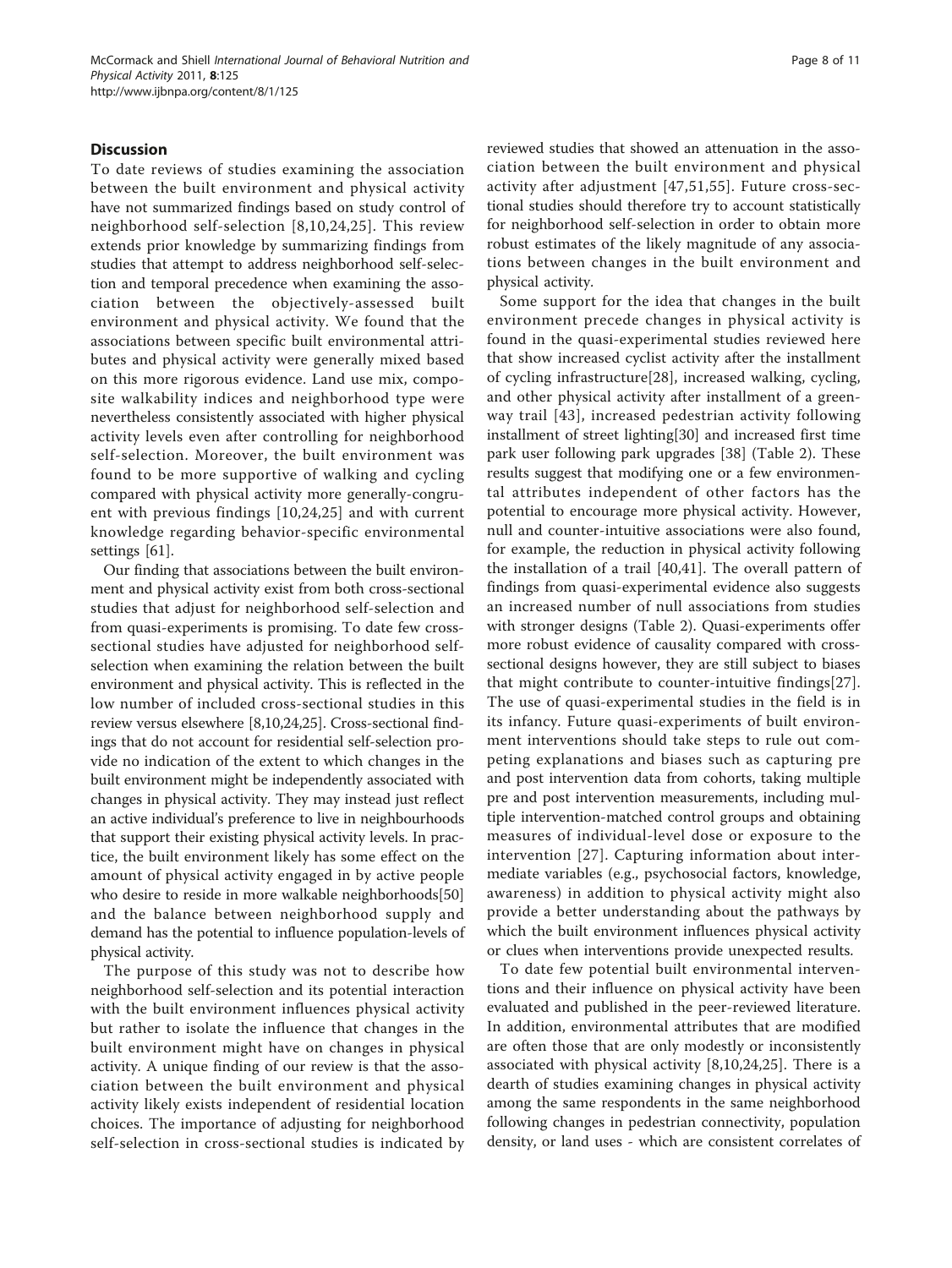<span id="page-8-0"></span>walking. This suggests quasi-experiments examining changes in behavior pre and post installment or modification of a wider range of environmental features is needed. For this to occur researchers need to know when changes to the built environment are scheduled to take place to design the study methodology and to obtain resources. Changes to funding opportunities (i.e., rapid reviews for natural experiment opportunities) and building stronger partnerships with urban designers, city planners, and community groups might alleviate some of the barriers to conducting quasi-experiments.

Despite providing preliminary evidence for a causal association between the built environment and physical activity several limitations should be considered when interpreting the findings of our review. The inclusion of only peer-reviewed studies added to the scientific rigour of our review however this approach also means that our findings likely are affected by publication bias thus overestimating the potential influence of environmental attributes on physical activity. The focus on only peerreviewed evidence might have resulted in the inclusion of fewer quasi-experiments as many urban planning departments likely do not publish evaluations of their own interventions within this forum. We did not exclude or weight study findings based on their individual rigor. This is important to note given that many studies did not provide estimates of the reliability of their physical activity or residential self-selection items. Given the small number of studies included in this review we did not differentiate among quasi-experimental approaches nor method of neighborhood self-selection adjustment. A discussion of the different methods of accounting statistically for neighborhood self-selection, including strengths and limitations is presented elsewhere [[23\]](#page-9-0). We grouped environmental attributes in categories that have face validity, but we acknowledge that some attributes could be located under multiple categories that may not be mutually exclusive.

Data for some environment-physical activity associations were not available from the studies reviewed (e.g., aesthetics and cycling) or if available were examined in only a few studies. Between studies, there was also wide variation in the methods used to measure physical activity and the built environment. Therefore making definitive statements about which environmental attributes should be targeted to increase specific types of physical activities is difficult from our findings. Nevertheless, in support of findings elsewhere [\[10,24](#page-9-0),[25](#page-9-0)], our results suggest that some specific environmental attributes might be associated with certain physical activities. For example, connectivity, land use mix, and traffic-related factors are associated with walking for transport but not recreational walking, and population density is associated with walking but not cycling for any purpose or non-specific moderate-to-vigorous intensity

physical activity. Consistency in the measurement of built environment attributes and physical activity across studies would improve the comparability of findings and result in stronger statements about the relationship between the built environment and physical activity. This might also allow quantitative synthesis techniques such as meta-analysis to be used.

Evidence regarding the association between the built environment and physical activity found from this review is mixed. Generally, the associations between attributes of the built environment and physical activity from crosssectional studies appear to remain following statistical adjustment of self-selection although associations attenuate somewhat. However, more rigorous quasi-experimental studies of the relationship between the built environment and physical activity provide less support, with several positive, null, and even counter-intuitive negative associations being found. The mixed nature of findings from the few quasi-experimental studies that have been undertaken on this topic to date, suggest that more quasi-experimental research is needed in order to provide stronger evidence for recommending the creation of walkable neighborhoods as an effective population health intervention for increasing physical activity.

Creating or modifying neighborhoods to make them walkable may not always immediately lead to more physical activity, but could result in other health benefits such as higher social capital [\[62,63](#page-10-0)], improved mental health [\[64](#page-10-0)], and fewer motor vehicle caused pedestrian injuries [[65\]](#page-10-0). However, there is dearth of data on the economic cost of improving neighborhood walkability (or health supportiveness) and the potential subsequent health care savings resulting from improvements in health. Future studies should examine the potential short and long-term effects of built environment interventions on behavior as well the cost-effectiveness of creating walkable neighborhoods. The results of this review reflect previous evidence regarding the importance of street and pedestrian connectivity, land use and destination mix, population density, and overall neighborhood design for supporting physical activity among adults, and adds to the evidence by showing that these associations tend to remain even after taking steps to control for neighborhood self-selection.

# Additional material

[Additional file 1: S](http://www.biomedcentral.com/content/supplementary/1479-5868-8-125-S1.DOC)ummary of extracted information from studies included in the review  $(n = 33)$ . The file includes information about the study design, sample recruitment, sample characteristics, physical activity variables, built environment variables, neighborhood selfselection, confounders, and findings for each study included in the review.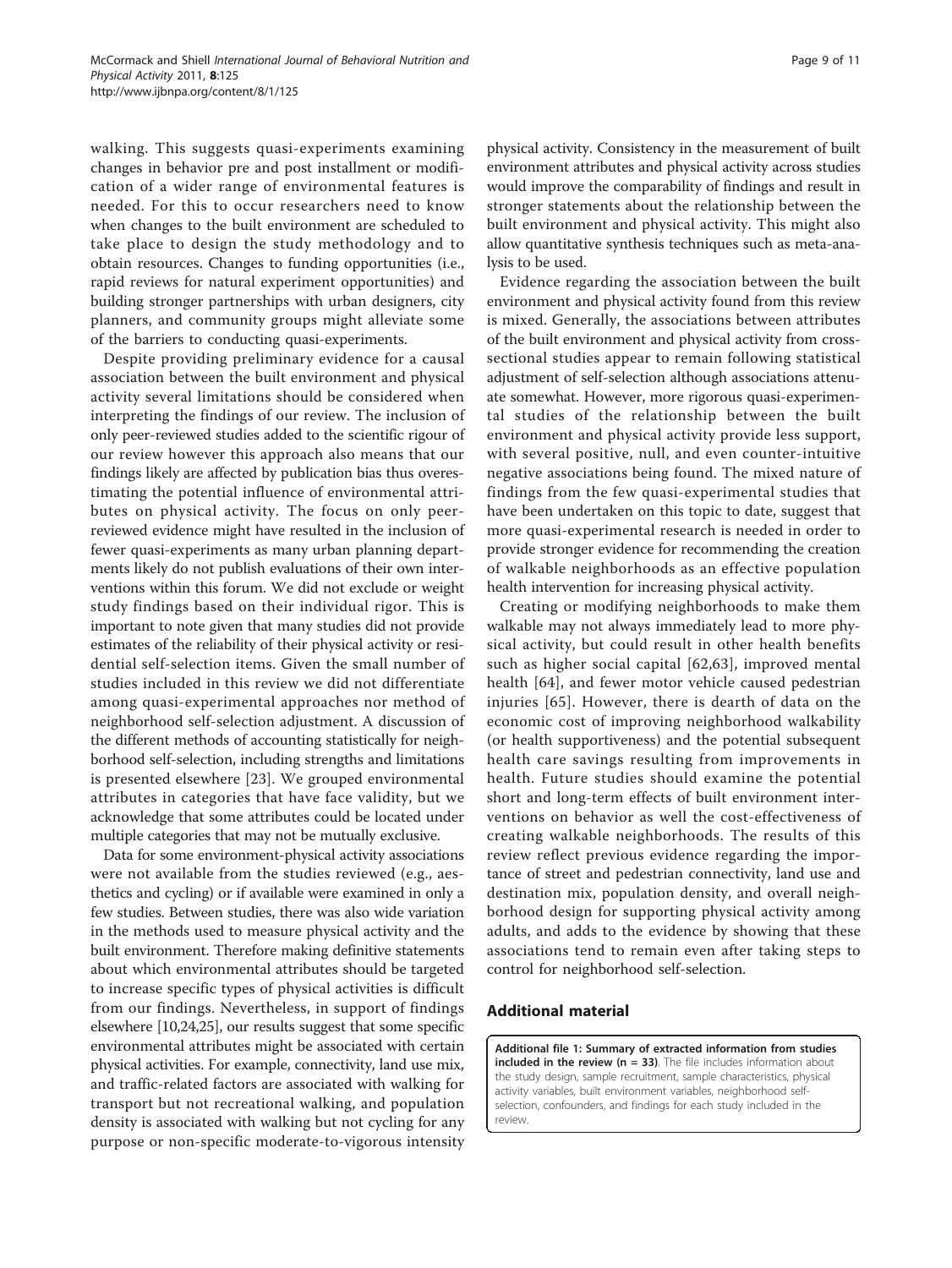<span id="page-9-0"></span>GRM is supported by a Canadian Institutes for Health Research (CIHR) Bisby Postdoctoral Fellowship. At the time of this review, AS held an AHFMR Health Scientist award and a CIHR Chair in Applied Public Health. The authors thank Mr Jacob Speelman for his assistance in the search and retrieval of articles.

#### Authors' contributions

GRM and AS conceived the study, conducted the synthesis, interpreted the findings and contributed to writing of the manuscript. All authors read and approved the final manuscript.

#### Competing interests

The authors declare that they have no competing interests.

#### Received: 28 June 2011 Accepted: 13 November 2011 Published: 13 November 2011

#### References

- 1. Bauman A, Bull F, Chey T, Craig CL, Ainsworth BE, Sallis JF, Bowles HR, Hagstromer M, Sjostrom M, Pratt M: [The International Prevalence Study](http://www.ncbi.nlm.nih.gov/pubmed/19335883?dopt=Abstract) [on Physical Activity: results from 20 countries.](http://www.ncbi.nlm.nih.gov/pubmed/19335883?dopt=Abstract) Int J Behav Nutr Phys Act 2009, 6:21.
- 2. Centers for Disease Control and Prevention: [Trends in leisure time physical](http://www.ncbi.nlm.nih.gov/pubmed/16208312?dopt=Abstract) [inactivity by age, sex and race/ethnicity - United States - 1994-2004.](http://www.ncbi.nlm.nih.gov/pubmed/16208312?dopt=Abstract) MMWR 2005, 54:991-994.
- 3. Giles-Corti B, Knuiman M, Timperio A, Van Niel K, Pikora TJ, Bull FC, Shilton T, Bulsara M: [Evaluation of the implementation of a state](http://www.ncbi.nlm.nih.gov/pubmed/17881044?dopt=Abstract) [government community design policy aimed at increasing local walking:](http://www.ncbi.nlm.nih.gov/pubmed/17881044?dopt=Abstract) [Design issues and baseline results from RESIDE, Perth Western Australia.](http://www.ncbi.nlm.nih.gov/pubmed/17881044?dopt=Abstract) Prev Med 2008, 46:46-54.
- 4. Frumkin H, Frank L, Jackson R: Urban Sprawl and Public Health. Designing, Planning, and Building for Health Communities Washington, DC: Island Press; 2004.
- 5. Ewing R: [Can the physical environment determine physical activity](http://www.ncbi.nlm.nih.gov/pubmed/15821427?dopt=Abstract) [levels?](http://www.ncbi.nlm.nih.gov/pubmed/15821427?dopt=Abstract) Exerc Sport Sci Rev 2005, 33:69-75.
- 6. Sturm R, Cohen DA: [Suburban sprawl and physical and mental health.](http://www.ncbi.nlm.nih.gov/pubmed/15351221?dopt=Abstract) Public Health 2004, 118:488-496.
- 7. Frumkin H: [Urban sprawl and public health.](http://www.ncbi.nlm.nih.gov/pubmed/12432132?dopt=Abstract) Public Health Rep 2002, 117:201-217.
- 8. Wendel-Vos W, Droomers M, Kremers S, Brug J, van Lenthe F: [Potential](http://www.ncbi.nlm.nih.gov/pubmed/17716300?dopt=Abstract) [environmental determinants of physical activity in adults: a systematic](http://www.ncbi.nlm.nih.gov/pubmed/17716300?dopt=Abstract) [review.](http://www.ncbi.nlm.nih.gov/pubmed/17716300?dopt=Abstract) Obes Rev 2007, 8:425-440.
- McCormack G, Giles-Corti B, Lange A, Smith T, Martin K, Pikora TJ: [An](http://www.ncbi.nlm.nih.gov/pubmed/15214606?dopt=Abstract) [update of recent evidence of the relationship between objective and](http://www.ncbi.nlm.nih.gov/pubmed/15214606?dopt=Abstract) [self-report measures of the physical environment and physical activity](http://www.ncbi.nlm.nih.gov/pubmed/15214606?dopt=Abstract) [behaviours.](http://www.ncbi.nlm.nih.gov/pubmed/15214606?dopt=Abstract) J Sci Med Sport 2004, 7:81-92.
- 10. Saelens B, Handy S: [Built environment correlates of walking: a review.](http://www.ncbi.nlm.nih.gov/pubmed/18562973?dopt=Abstract) Med Sci Sports Exerc 2008, 40:S550-566.
- 11. Cerin E, Leslie E, du Toit L, Owen N, Frank L: [Destinations that matter:](http://www.ncbi.nlm.nih.gov/pubmed/17239654?dopt=Abstract) [associations with walking for transport.](http://www.ncbi.nlm.nih.gov/pubmed/17239654?dopt=Abstract) Health Place 2007, 13:713-724.
- 12. Hoehner C, Brennan Ramirez L, Elliott M, Handy S, Brownson R: [Perceived](http://www.ncbi.nlm.nih.gov/pubmed/15694518?dopt=Abstract) [and objective environmental measures and physical activity among](http://www.ncbi.nlm.nih.gov/pubmed/15694518?dopt=Abstract) [urban adults.](http://www.ncbi.nlm.nih.gov/pubmed/15694518?dopt=Abstract) Am J Prev Med 2005, 28:105-116.
- 13. McCormack GR, Giles-Corti B, Bulsara M: [The relationship between](http://www.ncbi.nlm.nih.gov/pubmed/17481721?dopt=Abstract) [destination proximity, destination mix and physical activity behaviors.](http://www.ncbi.nlm.nih.gov/pubmed/17481721?dopt=Abstract) Prev Med 2008, 46:33-40.
- 14. Frank LD, Schmid TL, Sallis JF, Chapman J, Saelens BE: [Linking objectively](http://www.ncbi.nlm.nih.gov/pubmed/15694519?dopt=Abstract) [measured physical activity with objectively measured urban form -](http://www.ncbi.nlm.nih.gov/pubmed/15694519?dopt=Abstract) [Findings from SMARTRAQ.](http://www.ncbi.nlm.nih.gov/pubmed/15694519?dopt=Abstract) Am J Prev Med 2005, 28:117-125.
- 15. Frank L, Andersen M, Schmid T: [Obesity relationships with community](http://www.ncbi.nlm.nih.gov/pubmed/15261894?dopt=Abstract) [design, physical activity, and time spent in cars.](http://www.ncbi.nlm.nih.gov/pubmed/15261894?dopt=Abstract) Am J Prev Med 2004, 27:87-96.
- 16. Oakes JM, Forsyth A, Schmitz KH: The [effects of neighborhood density](http://www.ncbi.nlm.nih.gov/pubmed/18078510?dopt=Abstract) [and street connectivity on walking behavior: the Twin Cities walking](http://www.ncbi.nlm.nih.gov/pubmed/18078510?dopt=Abstract) [study.](http://www.ncbi.nlm.nih.gov/pubmed/18078510?dopt=Abstract) Epidemiol Perspect Innov 2007, 4:16.
- 17. Pikora T, Giles-Corti B, Knuiman M, Bull F, Jamrozik K, Donovan R: [Neighborhood environmental factors correlated with walking near](http://www.ncbi.nlm.nih.gov/pubmed/16679987?dopt=Abstract) [home: using SPACES.](http://www.ncbi.nlm.nih.gov/pubmed/16679987?dopt=Abstract) Med Sci Sports Exerc 2006, 38:708-714.
- 18. Wendel-Vos W, Droomers M, Kremers S, Brug J, van Lenthe F: [Potential](http://www.ncbi.nlm.nih.gov/pubmed/17716300?dopt=Abstract) [environmental determinants of physical activity in adults: a systematic](http://www.ncbi.nlm.nih.gov/pubmed/17716300?dopt=Abstract) [review.](http://www.ncbi.nlm.nih.gov/pubmed/17716300?dopt=Abstract) Obesity Reviews 2007, 8:425-440.
- 19. Saelens BE, Handy SL: [Built environment correlates of walking: a review.](http://www.ncbi.nlm.nih.gov/pubmed/18562973?dopt=Abstract) Med Sci Sports Exerc 2008, 40:S550-566.
- 20. City of New York: Active Design Guidelines. Promoting physical activity and health in design. New York: City of New York; 2010.
- 21. Western Australian Planning Commission: Livable Neighbourhoods. A Western Australian Government Sustainable Cities Initiative. Perth: Western Australian Government: 2 2000.
- 22. Boone-Heinonen J, Gordon-Larson P, Guilkey D, Jacobs D, Popkin B: [Environment and physical activity dynamics: the role of residential self](http://www.ncbi.nlm.nih.gov/pubmed/21516236?dopt=Abstract)[selection.](http://www.ncbi.nlm.nih.gov/pubmed/21516236?dopt=Abstract) Psychology of Sport and Exercise 2011, 12:54-60.
- 23. Mokhtarian P, Cao X: Examining the impacts of residential self-selection on travel behavior: a focus on methodologies. Transport Res B-Meth 2008, 42:204-228.
- 24. McCormack G, Giles-Corti B, Lange A, Smith T, Martin K, Pikora T: [An](http://www.ncbi.nlm.nih.gov/pubmed/15214606?dopt=Abstract) [update of recent evidence of the relationship between objective and](http://www.ncbi.nlm.nih.gov/pubmed/15214606?dopt=Abstract) [self-report measures of the physical environment and physical activity](http://www.ncbi.nlm.nih.gov/pubmed/15214606?dopt=Abstract) [behaviours.](http://www.ncbi.nlm.nih.gov/pubmed/15214606?dopt=Abstract) J Sci Med Sport 2004, 7:81-92.
- 25. Humpel N, Owen N, Leslie E: [Environmental factors associated with](http://www.ncbi.nlm.nih.gov/pubmed/11897464?dopt=Abstract) adults' [participation in physical activity: A review.](http://www.ncbi.nlm.nih.gov/pubmed/11897464?dopt=Abstract) Am J Prev Med 2002, 22:188-199.
- 26. Cao X, Mokhtarian P, Handy S: Examining the impacts of residential selfselection on travel behaviour: a focus on empirical findings. Transport Rev 2009, 29:359-395.
- 27. Shadish W, Cook T, Campbell D: Experimental and quasi-experimental designs for generalized causal inference Boston, New York: Houghton Mifflin Company; 2002.
- 28. MacBeth A: Bicyle lanes in Toronto. ITE Journal 1999, 69:38-40.
- 29. Owen N, Cerin E, Leslie E, duToit L, Coffee N, Frank L, Bauman A, Hugo G, Saelens B, Sallis J: [Neighborhood walkability and the walking behavior of](http://www.ncbi.nlm.nih.gov/pubmed/17950404?dopt=Abstract) [Australian adults.](http://www.ncbi.nlm.nih.gov/pubmed/17950404?dopt=Abstract) Am J Prev Med 2007, 33:387-395.
- 30. Painter K: The influence of street lighting improvements on crime, fear and pedestrian street use, after dark. Landscape Urban Plan 1996, 35:193-201.
- 31. Meurs H, Haaijer R: Spatial structure and mobility. Transport Res D-Tr E 2001, 6:429-446.
- 32. Joh K, Boarnet M, Nguyen M, Fulton W, Siembab W, Weaver S: Accessibility, travel behavior, and new urbanism: case study of mixeduse centers and auto-oriented corridors in the South Bay Region of Los Angeles, California. Transport Res Rec 2008, 81-89.
- 33. Wells N, Yang Y: [Neighborhood design and walking. A quasi](http://www.ncbi.nlm.nih.gov/pubmed/18374245?dopt=Abstract)[experimental longitudinal study.](http://www.ncbi.nlm.nih.gov/pubmed/18374245?dopt=Abstract) Am J Prev Med 2008, 34:313-319.
- 34. Boone-Heinonen J, Guilkey D, Evenson K, Gordon-Larsen P: [Residential self](http://www.ncbi.nlm.nih.gov/pubmed/20920341?dopt=Abstract)[selection bias in the estimation of built environment effects on physical](http://www.ncbi.nlm.nih.gov/pubmed/20920341?dopt=Abstract) [activity between adolescence and young adulthood.](http://www.ncbi.nlm.nih.gov/pubmed/20920341?dopt=Abstract) Int J Behav Nutr Phys Act 2010, 7:70.
- 35. Coogan P, White L, Adler T, Hathaway K, Palmer J, Rosenberg L: [Prospective study of urban form and physical activity in the Black](http://www.ncbi.nlm.nih.gov/pubmed/19808635?dopt=Abstract) Women'[s Health Study.](http://www.ncbi.nlm.nih.gov/pubmed/19808635?dopt=Abstract) Am J Epidemiol 2009, 170:1105-1117
- 36. Lee I, Ewing R, Sesso H: [The built environment and physical activity](http://www.ncbi.nlm.nih.gov/pubmed/19765500?dopt=Abstract) [levels: the Harvard Alumni Health Study.](http://www.ncbi.nlm.nih.gov/pubmed/19765500?dopt=Abstract) Am J Prev Med 2009, 37:293-298.
- 37. Brown B, Werner C: [A new rail stop: tracking moderate physical activity](http://www.ncbi.nlm.nih.gov/pubmed/17888857?dopt=Abstract) [bouts and ridership.](http://www.ncbi.nlm.nih.gov/pubmed/17888857?dopt=Abstract) Am J Prev Med 2007, 33:306-309.
- 38. Cohen D, Golinelli D, Williamson S, Sehgal A, Marsh T, McKenzie T: [Effects](http://www.ncbi.nlm.nih.gov/pubmed/19944911?dopt=Abstract) [of park improvements on park use and physical activity: policy and](http://www.ncbi.nlm.nih.gov/pubmed/19944911?dopt=Abstract) [programming implications.](http://www.ncbi.nlm.nih.gov/pubmed/19944911?dopt=Abstract) Am J Prev Med 2009, 37:475-480.
- 39. MacDonald J, Stokes R, Cohen D, Kofner A, Ridgeway G: [The effect of light](http://www.ncbi.nlm.nih.gov/pubmed/20621257?dopt=Abstract) [rail transit on body mass index and physical activity.](http://www.ncbi.nlm.nih.gov/pubmed/20621257?dopt=Abstract) Am J Prev Med 2010, 39:105-112.
- 40. Evenson K, Herring A, Huston S: [Evaluating change in physical activity](http://www.ncbi.nlm.nih.gov/pubmed/15694526?dopt=Abstract) [with the building of a multi-use trail.](http://www.ncbi.nlm.nih.gov/pubmed/15694526?dopt=Abstract) Am J Prev Med 2005, 28:177-185.
- 41. Goulias K, Burbidge S: Evaluating the impact of neighborhood trail development on active travel behavior and overall physical activity of suburban residents. Transport Res Rec 2009, 78-86.
- 42. Brown B, Werner C: Before and after a new light rail stop: resident attitudes, travel behavior, and obesity. J Am Plann Assoc 2009, 75:5-12.
- 43. Fitzhugh E, Bassett D, Evans M: [Urban trails and physical activity: a natural](http://www.ncbi.nlm.nih.gov/pubmed/20709258?dopt=Abstract) [experiment.](http://www.ncbi.nlm.nih.gov/pubmed/20709258?dopt=Abstract) Am J Prev Med 2010, 39:259-262.